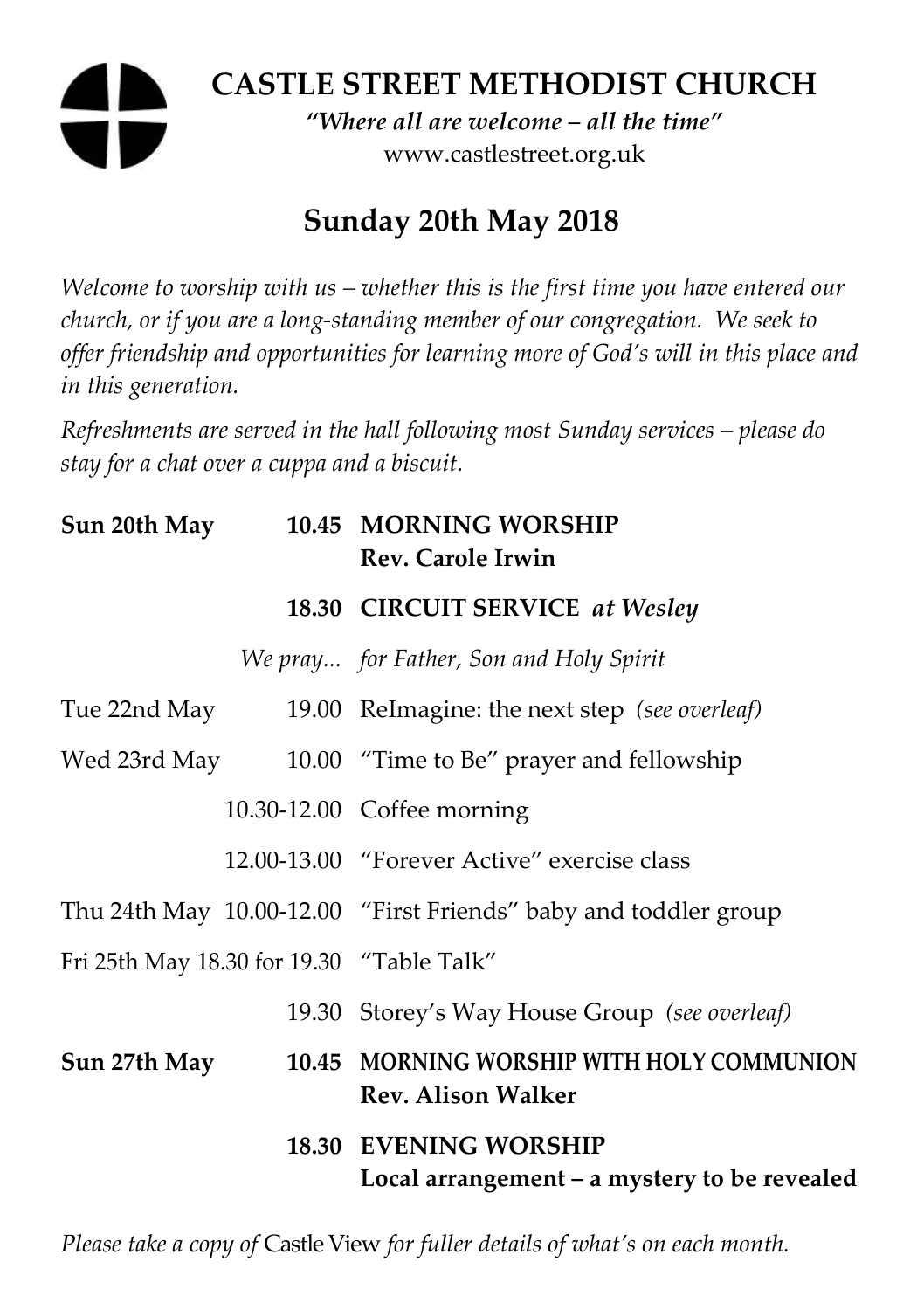## **Bible readings for this morning's service**

Acts 2: 1-21 *(page 113)* John 15: 26 - 16: 15 *(page 105)*

+⊹+⊹+⊹+⊹+

#### **Easter Offering – Circuit Service 6.30pm this evening**

Thank you to all those who contributed to the Easter Offering; Castle Street collected a total of £160 to support the Methodist Fund for World Missions. This will be "brought forward" at tonight's Circuit Service at Wesley Church. The theme of the service will be "Seek peace and pursue it", and it will use materials prepared by Methodist Women in Britain. Refreshments will be served before the service, from 5.30pm.

+\*+\*\*\*\*+

#### **ReImagine: the next step – meeting this Tuesday evening**

The May *Castle View* contains an article about this meeting, to formulate a response to the ReImagine Forum held in St. Ives back in October. Please read the piece in *Castle View* and respond to it, and, if you can, come along on Tuesday evening and join in the discussion (it starts at 7pm).

But the important thing is to put forward your ideas – pass them to Cassie before Tuesday or bring them along on the night, but otherwise keep them to yourself (for now).

#### +\*+\*\*\*\*+

#### **New "Storey's Way" house group – starts this week**

The new house group being organised by Joy Levine, advertised on recent notice sheets and in the May *Castle View*, will commence this coming Friday (25th May). The venue will be 1 Storey's Way (not church), and it will start at 7.30pm. The plan is to finish at about 9pm, but people are welcome to stay for tea or coffee. The group will meet again on Fridays 8th, 22nd and 29th June (note there is only one week between the third and fourth sessions). This is an open group, but only suitable for adults.

The group will be thinking about "call" in relation to Exodus. It is a fascinating story and, in one way or another, impacts on us all. All are welcome, although Joy says it would be helpful to know who to expect – but you can go along to any of the sessions you can make, and don't need to attend them all.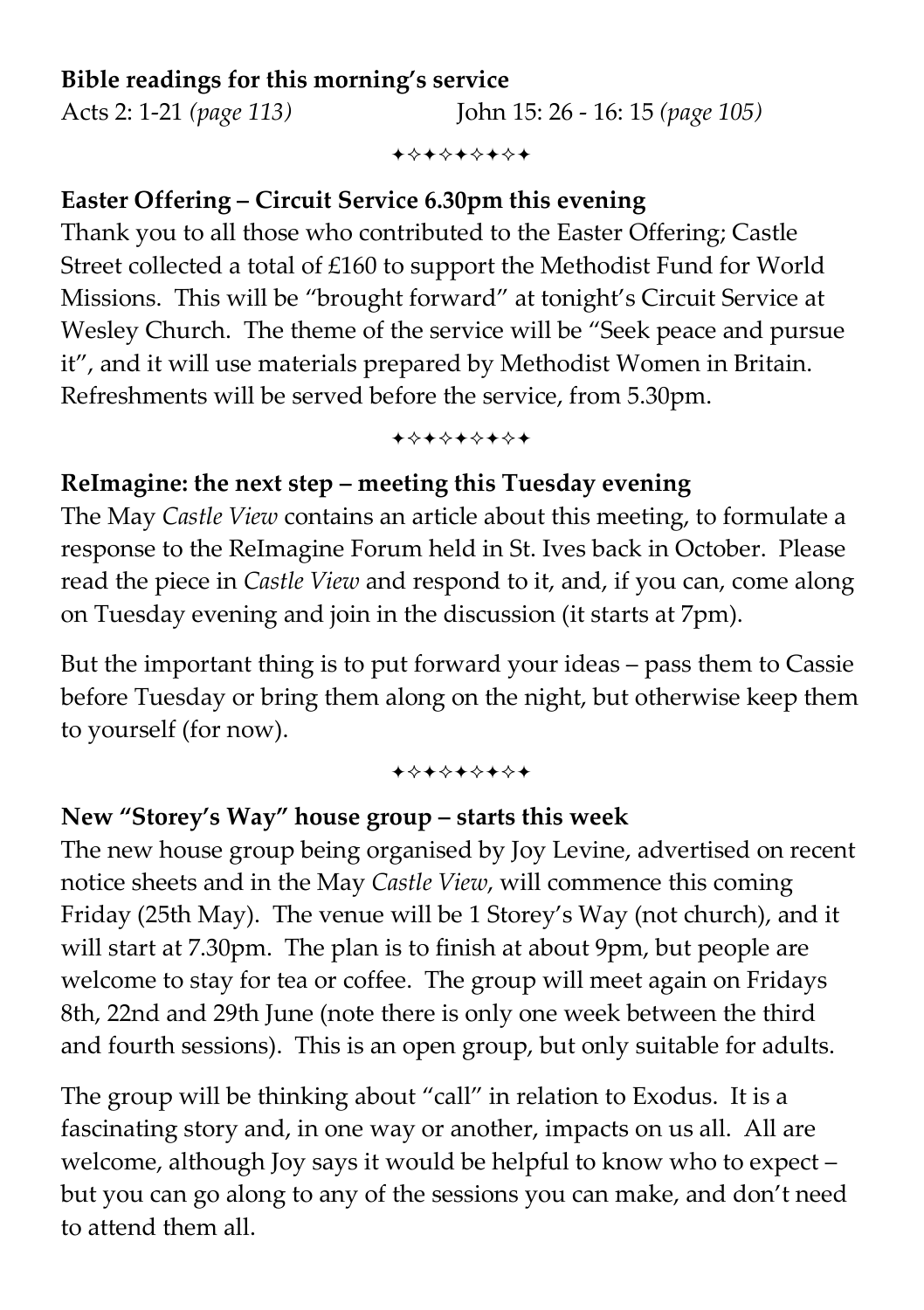# **Next Sunday morning's service**

Next Sunday morning we celebrate the confirmation and reception into membership of Kirk Baillie, and the official transfer of membership for Yaa and Yaw Kwateng, and their children Kobby and Kasey. All five have already been part of the Castle Street community for some time, so now we are making it official. We rejoice in their presence at Castle Street and we pray for Kirk as he makes an important step on his journey of faith.

+\*\*\*\*\*\*\*

# **General Church Meeting**

The General Church Meeting on 29th April was very positive, and we had lots of people volunteering to do things. However, in all the excitement Alison forgot to call for an official vote to elect the new volunteers. We will therefore hold a single-item GCM immediately after the service on Sunday 10th June, to elect the new people to their roles. The GCM elects people to be Church Stewards, to the Church Council (automatically including the Church Stewards), and to the Circuit Meeting.

There were no new volunteers to be Church Stewards, but the existing team of Brian, Denise, Edwin, Chris and Simon were to be re-elected. Elliot Carmichael was to be elected to the Church Council, while Kimberley Rayson (Pastoral Secretary), Mike Sharpe (Treasurer), John Boocock, Jane Dominey, Eileen Harrison, Bobby Harrison, Gordon McMillan, Heather Taplin, Anna Williams and David Wyatt were to be reelected. The Circuit Meeting representatives were to be Edwin Panford-Quainoo, John Boocock and Heather Taplin.

Yaa and Yaw Kwateng, Gordon McMillan and Kirk Baillie agreed to be Vestry Stewards (supporting the Church Stewards at Sunday services); this voluntary role, although important in helping things run smoothly, does not require a formal vote.

We also discussed starting a Sunday morning prayer meeting. The GCM agreed that this would take place every Sunday morning in Aldersgate, starting in July. In addition, one evening service per month would be given mainly to prayer. Elliot Harris volunteered to assist with the morning prayer meeting; other people are also sought for the morning and evening prayer times.